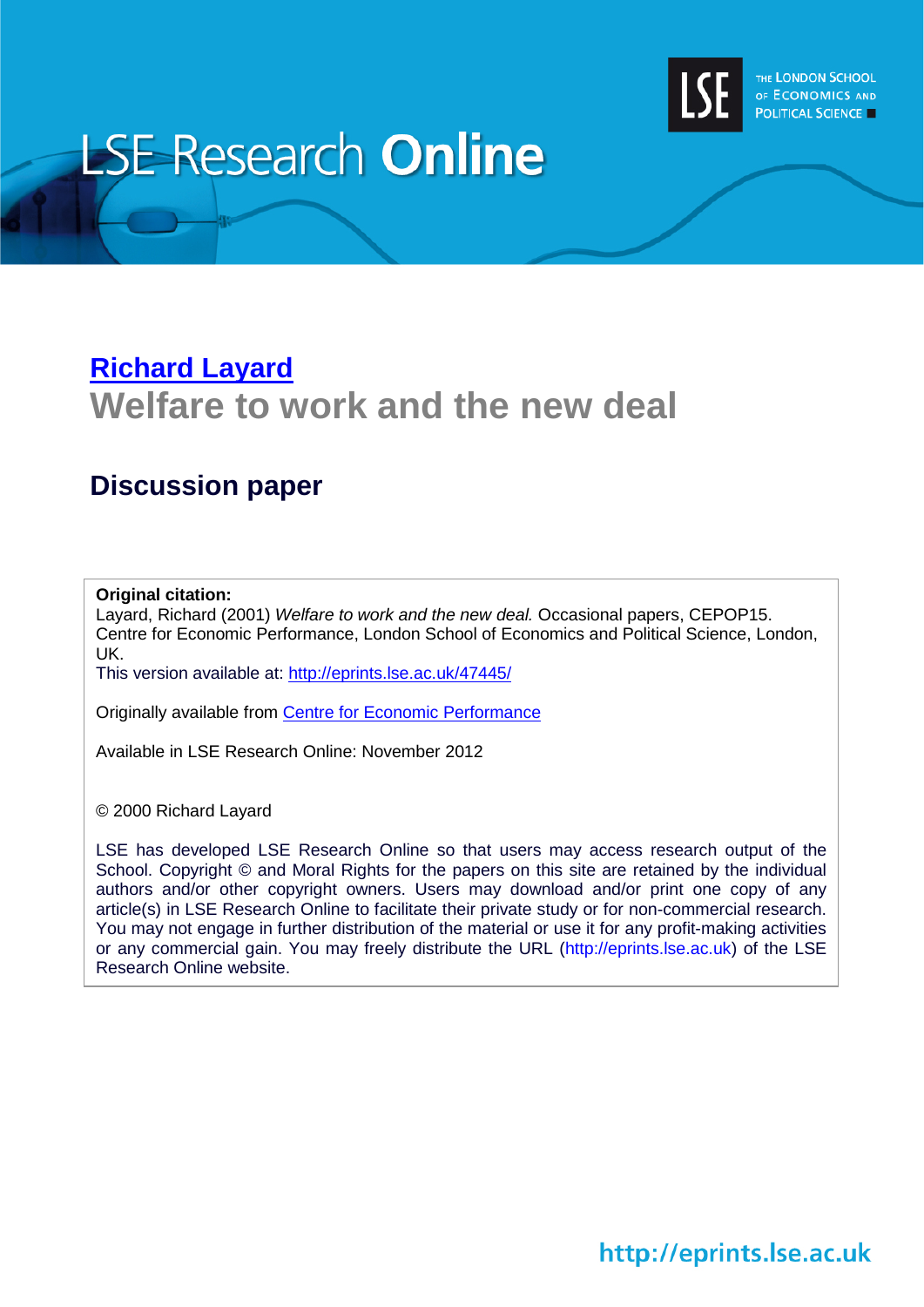#### **Abstract**

This paper addresses two questions:

- Can Welfare-to-Work expand employment and
- Has Britain's New Deal for young people actually done so, and have its benefits justified the cost?

There is ample evidence that unemployment (and employment) is affected by how the unemployed are treated. Other things equal, countries that offer unemployment benefits of long duration have more unemployment (and less employment). This is because employment depends on the effective supply of labour. Cross-sectional and time-series evidence is presented.

The British New Deal for Young People is a policy that prevents young people from entering long-term unemployment. To get a crude estimate of its overall effects on the unemployment (and employment) rate of young people, we can take the change in the rate between April 1998 and April 2000 and subtract from it the change in the rate for adults aged 30-49. The estimated effect is then a fall of 70,000 in unemployment - and a rise of 35,000 in employment. This compares with the NIESR's latest estimates of 45,000 and 25,000 respectively.

For illustration we perform a forward-looking social cost-benefit analysis, using figures of 50,000 and 25,000 respectively. The net social benefit per year is estimated at £100 million (this compares with the gross Exchequer cost of about £350 million a year). On any reasonable assumption the policy passes the social cost-benefit test.

> This paper was produced as part of the Centre's Labour Markets Programme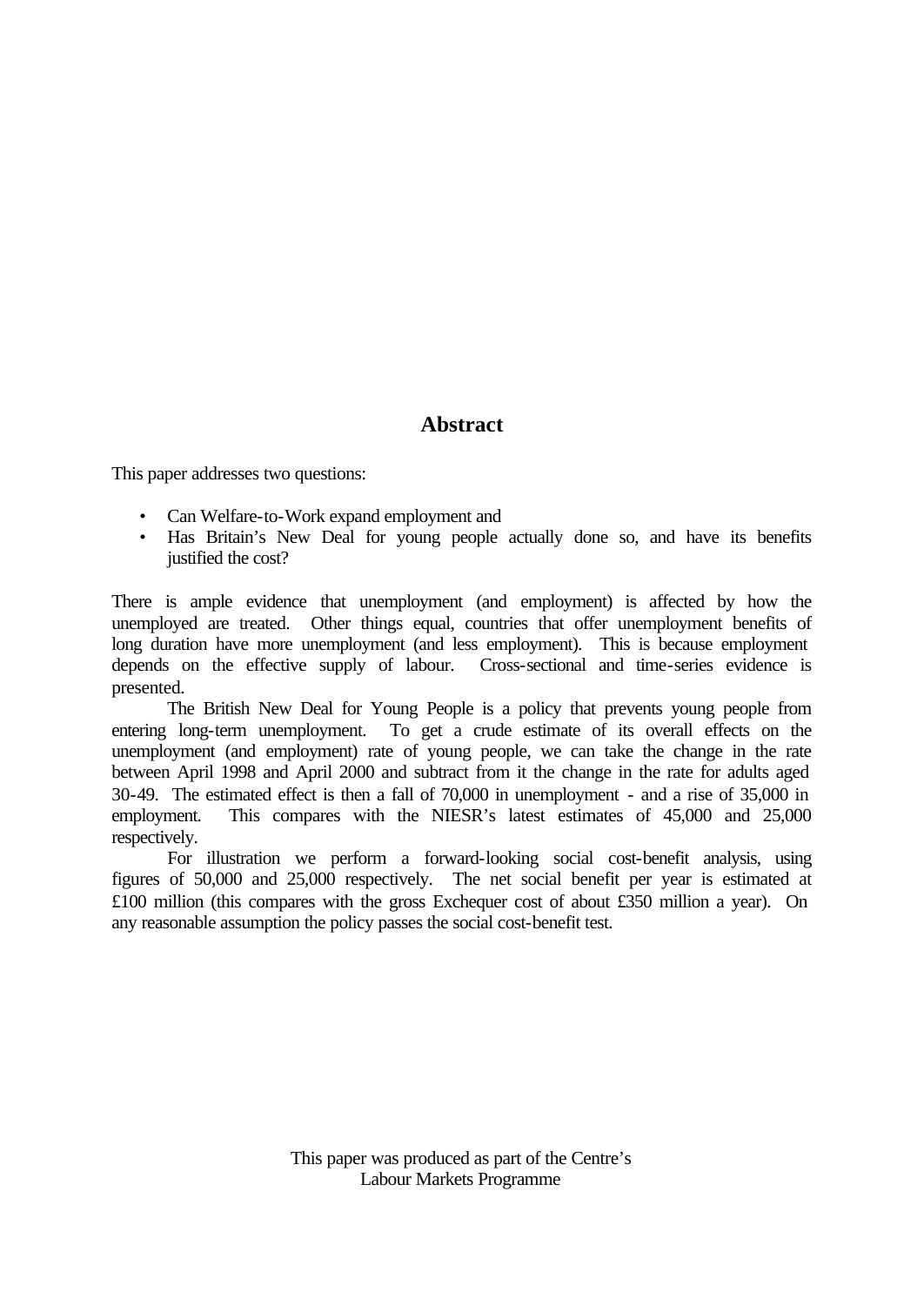## **Welfare-to-Work and the New Deal**

**Richard Layard**

**January 2001**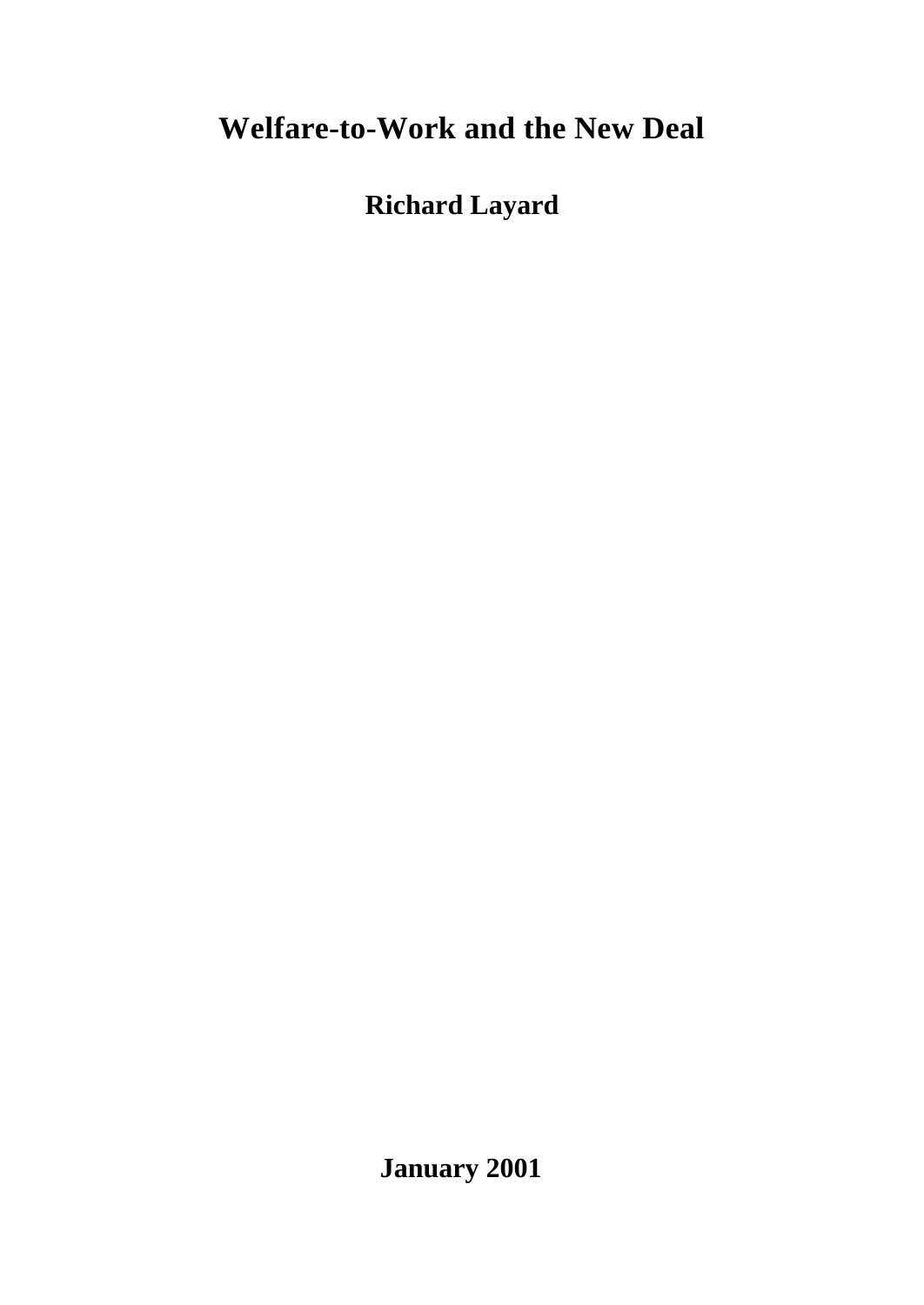Published by Centre for Economic Performance London School of Economics and Political Science Houghton Street London WC2A 2AE

Richard Layard, submitted November 2000

ISBN 0 7530 1444 0

Individual copy price: £5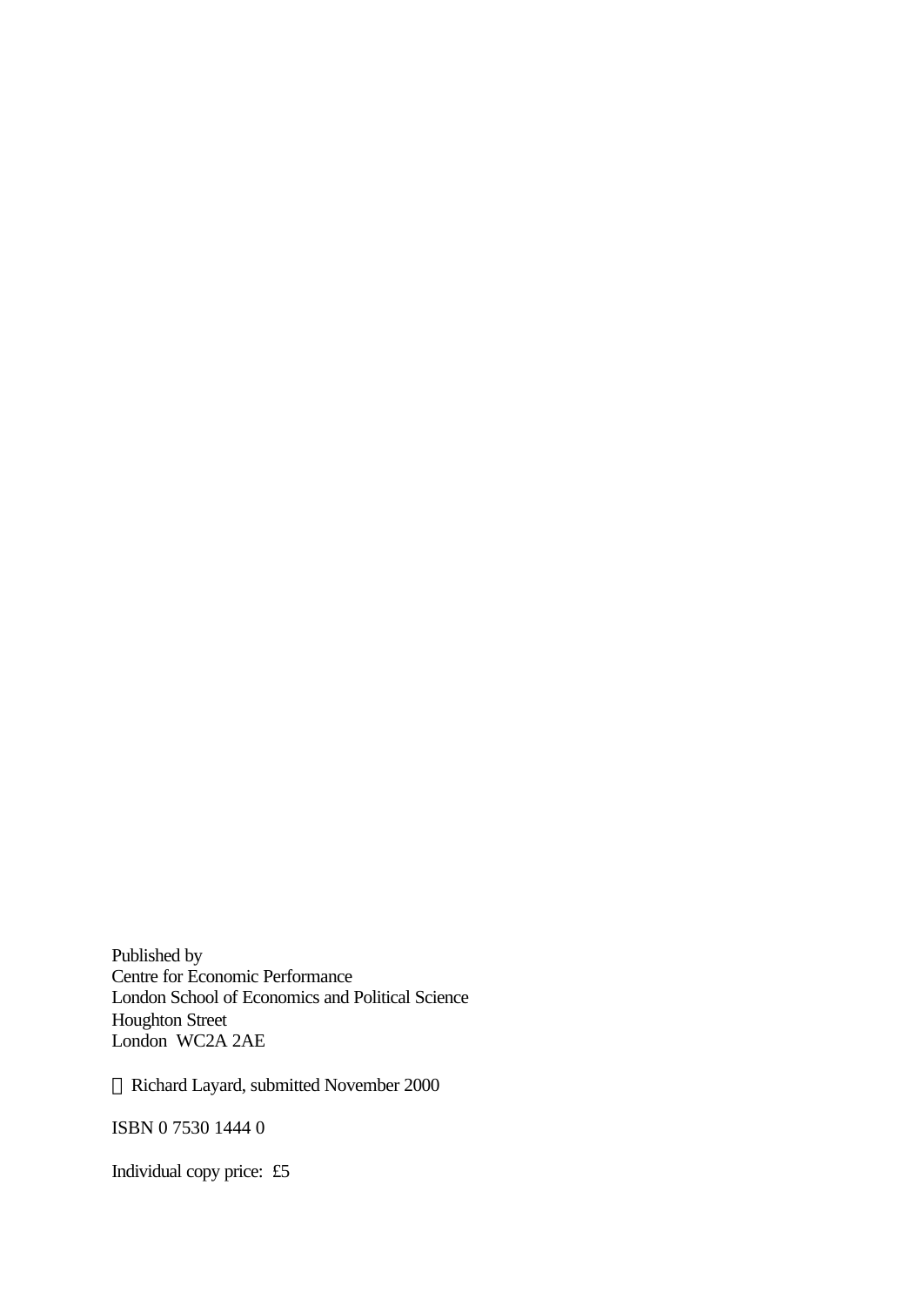### **Welfare-to-Work and the New Deal**

### **Richard Layard**

| Conditionality                     | $\sqrt{2}$     |
|------------------------------------|----------------|
| <b>Active Help</b>                 | $\mathbf{2}$   |
| <b>Rights and Responsibilities</b> | 3              |
| Additionality                      | $\mathfrak{Z}$ |
| The New Deal for Young People      | $\overline{4}$ |
| <b>Benefits and Costs</b>          | 5              |
| New Deals for Other Groups         | 6              |
| Conclusions                        | 6              |
| <b>Note</b>                        | $\tau$         |
| Table<br><b>Figures</b>            | 9<br>10        |

The Centre for Economic Performance is financed by the Economic and Social Research Council.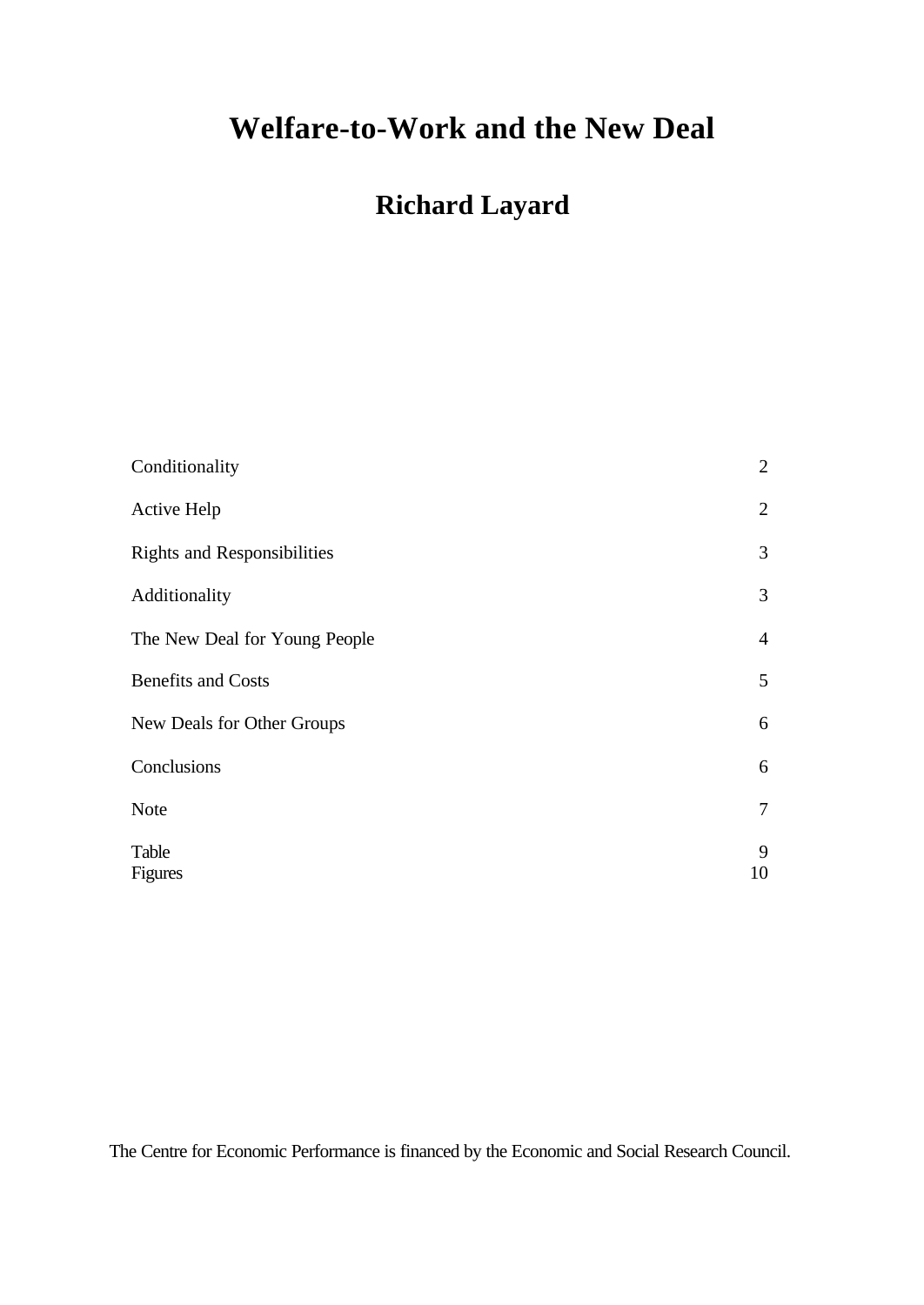#### **Acknowledgements**

Richard Layard is the Director of the Centre for Economic Performance, London School of Economics. The author is also a part-time consultant to the Department for Education and Employment, but he writes in his personal capacity. This article draws heavily on an earlier article in *World Economics*, Vol 1, No 2, April-June 2000.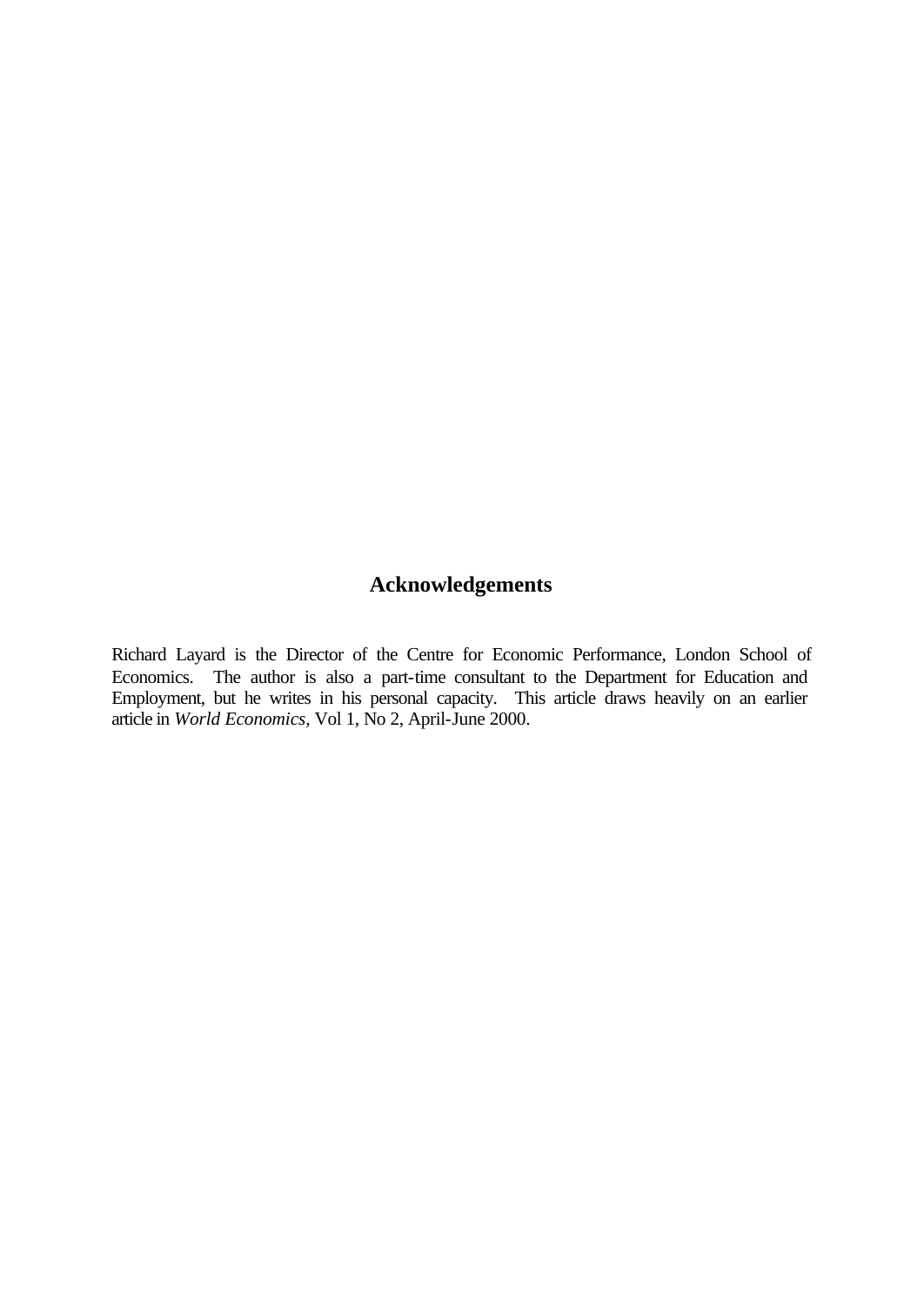### **Welfare-to-Work and the New Deal**

### **Richard Layard**

Now that we have learned to control inflation, the key macro-economic question has become how to lower the sustainable unemployment rate. Provided this can be done without an equivalent resource cost, this would raise the potential output of the economy.

But how? In Britain welfare-to-work has become the government's most important policy for lowering unemployment and expanding labour supply. But does it work? And what lessons does Britain's experience provide for other countries?

The rationale for welfare-to-work is simple. If you pay people to be inactive, there will be more inactivity. So you should pay them instead for being active – for either working or training to improve their employability.

The evidence for the first proposition is everywhere around us. For example, Europe has a notorious unemployment problem. But if you break down unemployment into shortterm (under a year) and long-term, you find that short-term unemployment is almost the same in Europe as in the U.S. – around 4% of the workforce. But in Europe there are another 4% who have been out of work for over a year, compared with almost none in the United States. The most obvious explanation for this is that in the U.S. unemployment benefits run out after 6 months, while in most of Europe they continue for many years or indefinitely.

The position is illustrated in Figure 1. The vertical axis shows how long it is possible to draw unemployment benefit, and the horizontal axis shows how long people are actually unemployed, as measured by the percentage of unemployed who are out of work for over a year. The association is close, and it remains close even when we allow statistically for all other possible factors affecting the duration of unemployment.<sup>1</sup>

This long-term unemployment is a huge economic waste. For people who have been out of work for a long time become very unattractive to employers and easily get excluded from the world of work. So it often happens that employers feel a shortage of labour even when there are many people long-term unemployed, with the result that inflation rises even in the presence of mass unemployment.

Thus a major objective must be to reduce or eliminate the long-term unemployment caused by welfare dependency. There are two possible approaches – "stick" and "carrot". The evidence suggests that much the best approach is a combination of the two. This combined approach is now being used increasingly in Britain, Denmark, the Netherlands and of course in the U.S. for single mothers on welfare. In consequence in these countries there have been dramatic falls in unemployment consistent with a given level of vacancies – which in most other countries continues to rise.

l

<sup>&</sup>lt;sup>1</sup> See S. Nickell and R. Layard in O. Ashenfelter and D. Card, *Handbook of Labour Economics*, Vol 3C, 1998, North Holland. Employment protection is a further factor raising long-term unemployment but the evidence suggests it plays a much smaller role. In some regions of Europe the problem is further exacerbated by wage rigidities (*e.g.* Southern Italy, Southern Spain and East Germany).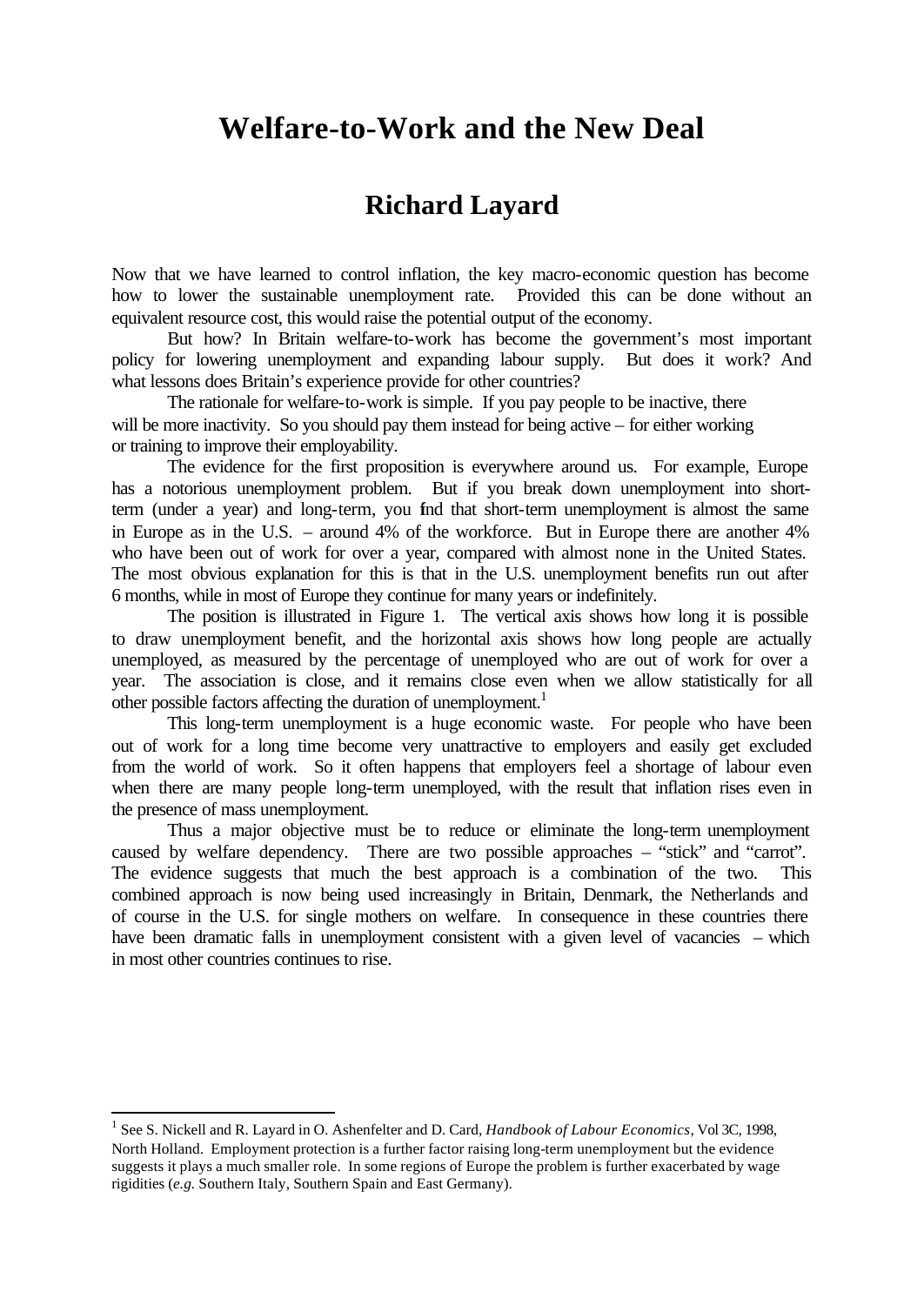#### **Conditionality**

In most countries the "stick" is always there in principle, but often little in practise. The rules say you should only draw benefit if you are trying to find work and failing - in other words there is a "work test". But in many countries this is very weakly applied. In Britain for example from 1982-6 people on benefit were not even required to register as job-seekers at job centres. From 1986 however the work test began to be used again and the system in Britain tightened. The benefit offices and job centres were reunited. In 1986 six-monthly Restart interviews began, and since 1990 benefit recipients have been formally expected to be "actively seeking work". Under the Job Seeker's Allowance introduced in 1996, job-seekers can be given explicit directions by their adviser. Failure to comply with the rules can lead to loss of benefit for up to six months.

These changes are part of the reason why unemployment in Britain has been able to fall as it has without inflation rising. In 1989, when unemployment fell to 7%, inflation took off; today unemployment is 5½% but inflation is still level. The unemployed that we have now are more active in job search. So it is easier for employers to fill their vacancies and inflation remains under control.

But the stick has its limitations. We do not want a society in which the unemployed are ground into the dust, cycling from one lousy job to another. And in any case the work test is quite difficult to apply unless you have something positive to offer a person – only then can you tell if he is a real refusenik.

#### **Active Help**

These ideas make one focus on the intense need which many unemployed people have for active help to overcome the barriers to employment. The main kinds of "active labour market policies" that can be used are these:

- Job-search assistance, advice and matching to the available vacancies. Good controlled experiments in Sweden show how unemployment has been reduced in areas where the job centres have more staff.
- Training. This has a mixed record but the right education and training can clearly set a person on a new path in life.
- Employment subsidies. These can induce employers to give a chance to hard-toplace workers and thus expand the size of the effective workforce. A good example is the Jobstart programme in Australia.
- Work experience. Where no job can be found with a regular employer, work on publicly-useful projects can help improve people's work habits and give them work records which help in finding regular jobs.

These programmes can help and have been around for a long time, though usually on a small scale. But unless they are universal, they tend to be used by people who already had the best chance of finding work.

Thus the big new idea in Labour's New Deal is this. **We ought to offer everybody on the threshold of long-term unemployment a choice of activity for at least a period. And when that happens we should remove the option of life on benefit.**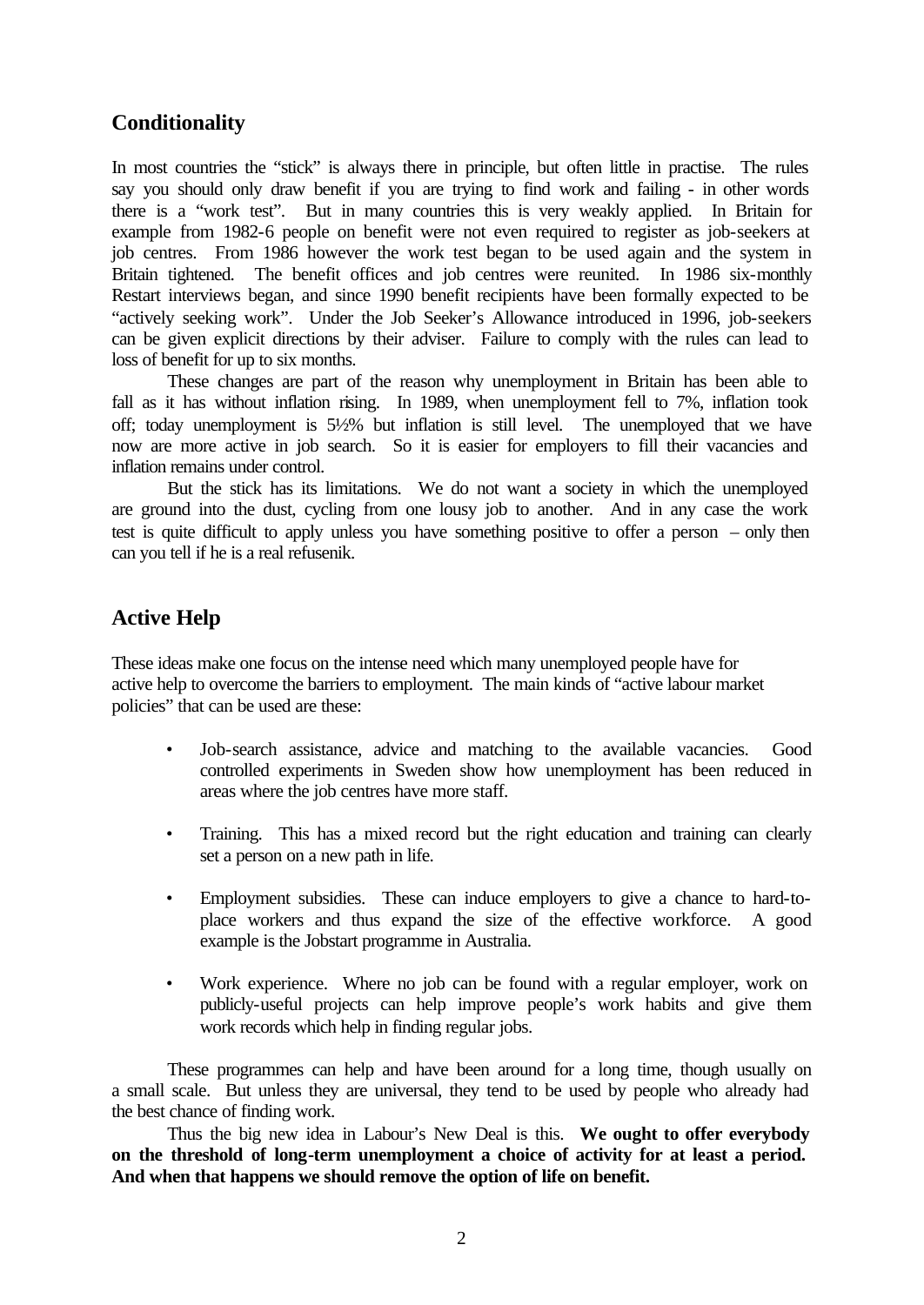#### **Rights and Responsibilities**

This is a system of stick and "carrot", based on mutual rights and responsibilities. Everyone has the right to offers but in return they have the responsibility to use them – or at least to stop drawing benefits. Rights and responsibilities is a central philosophy of New Labour and of the New Deal.

But can it work or will it simply help one group at the expense of another? Before giving actual evidence for the New Deal, let me discuss the issue in general terms, given that it is totally fundamental to the philosophy of Welfare-to-Work.

#### **Additionality**

l

Many people doubt whether active labour market measures can work owing to "displacement" and "substitution". In the extreme form, these fears derive from the 'lumpof-labour fallacy' which says that there are only so many jobs. So, if we enable Mr. *X* to get one of them, some other person goes without work.

It is easy to see how this fallacy arises. In the most immediate sense, the proposition is true. If an employer has a vacancy and, due to a job subsidy, Mr. *X* gets it rather than Mrs. *Y*, Mrs. *Y* remains temporarily unemployed. But by definition Mrs. *Y* is inherently employable since she would normally have got the job. If she does not get it, she will look for another one. Employers will find that there are more employable people in the market and that they can more easily fill their vacancies. This increases downwards pressure on wages, making possible a higher level of employment at the same level of inflationary pressure.

But how much more employment? Evidence on substitution and replacement is by its nature difficult to obtain. In the past it has mainly been achieved by asking questions to employers. When a subsidy scheme is evaluated, employers are often asked the following:

- 1. Of the individuals subsidised, how many would you have hired anyway? ("Deadweight")
- 2. Of the remaining jobs subsidised how many would have been filled by other recruits in any case? ("Substitution")
- 3. Of those remaining subsidised jobs which represent an increase in your own employment, how many were at the expense of your competitors? ("Displacement")

The net job creation resulting from the subsidy is then said to be the total number of subsidised jobs minus 1, 2 and 3.

Until recently this procedure has been used almost universally, and often implies that net job creation is only 20% of the total number of jobs subsidised.<sup>2</sup> Yet the estimates of substitution and displacement are based on a theory of the labour market which is never used for any other purpose. The theory being used is that, if somebody would have been employed in one place and that opportunity closes down, then unemployment increases permanently – by that amount. This makes no allowance for the possibility (discussed above) that people who find one channel of employment blocked will find another channel. In the meantime the effective supply of labour has been expanded by including people like Mr. *X*, who were

<sup>2</sup> See for example, J. Stern *et al*, OECD Wage Subsidy Evaluation: Lessons for Workstart, NERA, November 1995.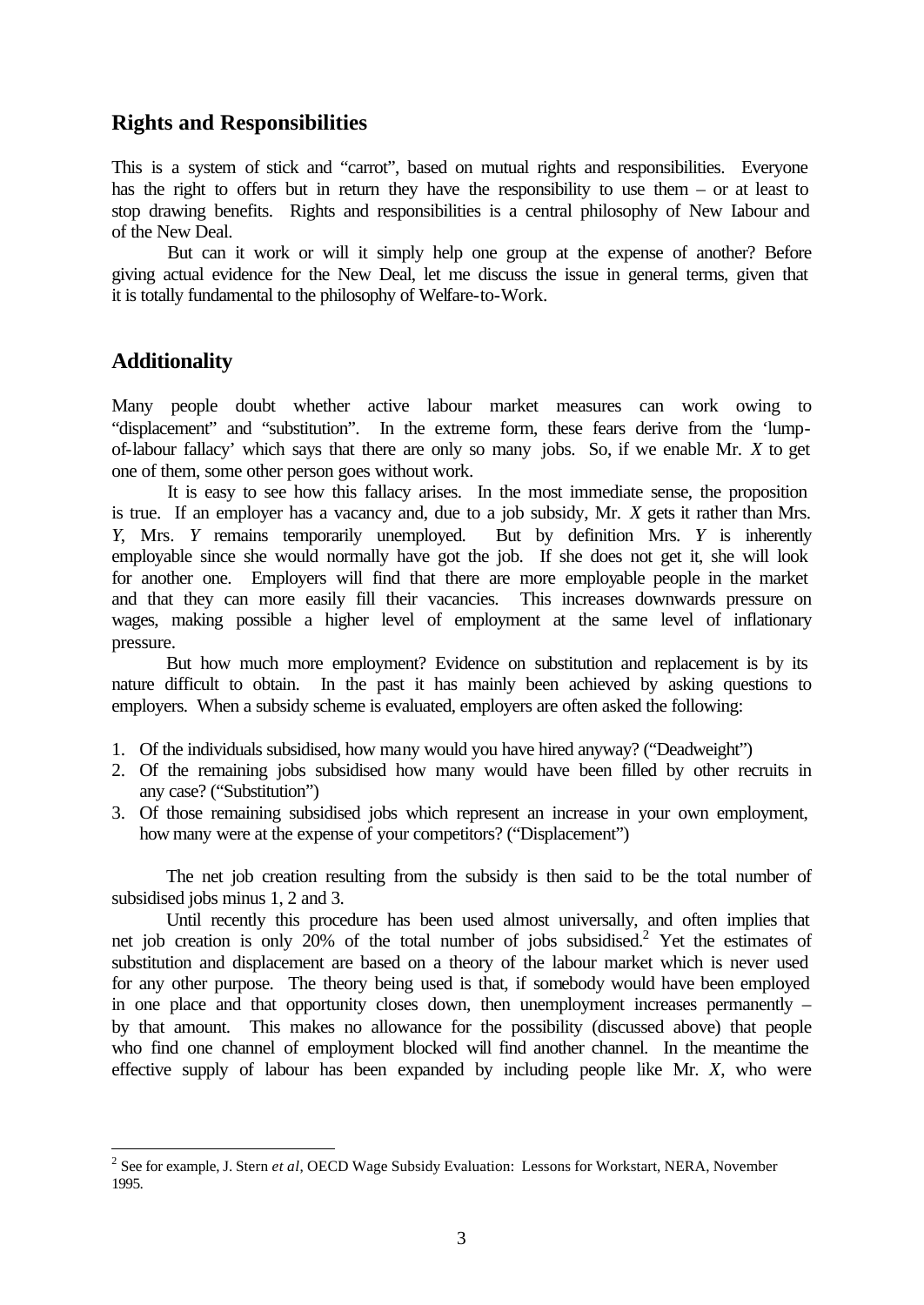previously excluded. And changes in the effective supply of labour will then cause equal changes in the non-inflationary level of employment.<sup>3</sup>

That is the fundamental argument for welfare-to-work. Changes in labour supply do indeed cause equal changes in the non-inflationary number of jobs. For example, since 1850 the British labour force has grown by 240% and the number of jobs has grown by, guess what, 240%. Similarly, comparing countries, those where the labour force grows most experience the fastest growth in the number of jobs (see Figure 2). Similarly, if we standardise for population size, countries where participation grows most experience no extra unemployment (see Figure 3). Thus jobs do respond to the effective supply of labour.

But the response is not instantaneous. When labour supply increases, the immediate effect is that, with employment constant, inflationary pressure falls. Following this, demand increases **either** spontaneously through lower prices (which may act slowly) **or** as a result of more expansionary fiscal or monetary policy, which is safe in the new climate of expanded labour supply.

One key step is therefore to prevent the process of exclusion which occurs when people are allowed to drift into long-term unemployment. For this reason in November 1997 the European heads of government adopted as their first two European Guidelines the principles that:

- every unemployed *adult* is offered a new start in the form of a job, training, retraining, work practice or other employability measure – before reaching twelve months of unemployment
- every unemployed *young* person is given such a new start before reaching six months of unemployment.

The same philosophy inspires Britain's New Deal for Young People under 25 which began in April 1998.

#### **The New Deal for Young People**

Under the New Deal youngsters who have been unemployed for 6 months enter a "gateway" of intensive counselling with a personal adviser. This can last for a maximum of 4 months during which they should have been placed into a regular job or have entered one of four high-quality subsidised options, lasting at least 6 months.

- a subsidised job with a regular employer (secured by a 6-month subsidy of  $£75$  a week)
- work experience in the voluntary sector (receiving benefit plus £15 a week)
- work experience in an environmental project (ditto)
- full-time vocational education (receiving benefit)

All the options include training for at least one day a week.

l

The aim of the scheme is to prevent any young person remaining unemployed beyond the  $10<sup>th</sup>$  month of unemployment. In other words, the whole annual flow of people past the

 $3$  For a more formal statement of the argument see R. Layard, "Preventing long-term unemployment: an

economic analysis" in D. Snower and G. de la Dehesa (eds) *Unemployment Policy*, Cambridge University Press, 1997.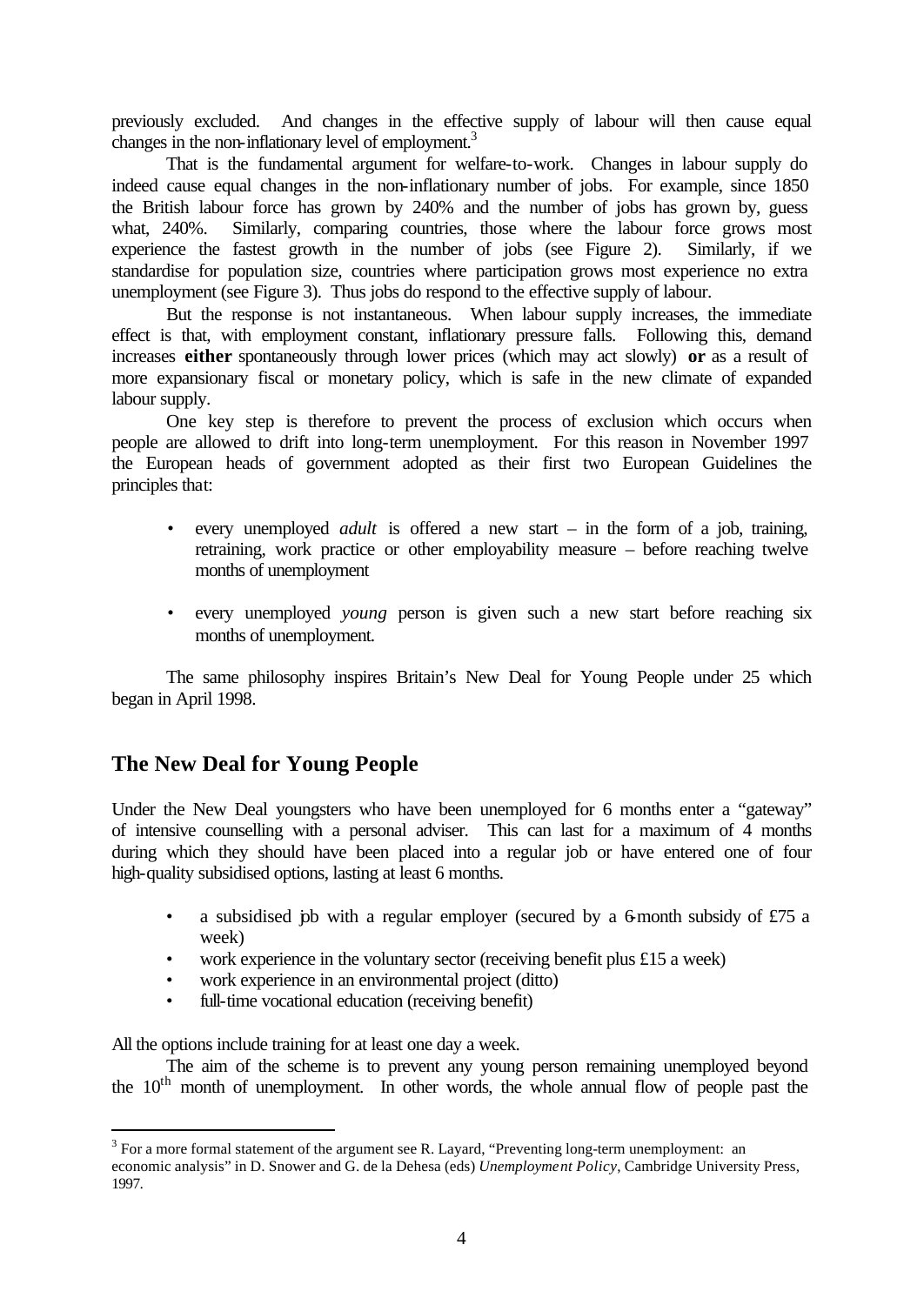sixth month (now running at roughly 175,000 per year) have got to be placed. This is the "flow" that will always have to be provided for. But in addition there was in 1998 a "stock" of people who were already unemployed that had to be handled when the policy was first introduced. The initial stock of young people unemployed for over 6 months was 120,000. Thus the task at the beginning was nearly twice as large as it has become later on.

The policy has been well funded by historic standards and the Exchequer cost (including benefits paid to people on options) has been roughly  $4$ 

| April 1998 – March 1999 | £210 $m$ |
|-------------------------|----------|
| April 1999 – March 2000 | £320 $m$ |

How well has the policy done? Inevitably it is taking time to get the system to work exactly as it should. Too many young people remain in the gateway for over 4 months and too few extra jobs have been mobilised through the job subsidy. These problems are being energetically addressed.

But the overall effect has been striking. The main published analysis of the overall effects of the New Deal is by the National Institute for Economic and Social Research.<sup>5</sup> It finds that by March 2000 the New Deal had reduced unemployment by some 45,000 and increased regular employment by some 25,000. It also concluded that the government recovered in benefit savings and higher tax receipts about 60% of what it spent on the New Deal. For the economy as a whole, benefits exceeded cost.

To get an understanding of what has happened, one can look at Table 1. This shows that from the beginning of the New Deal to April 2000 unemployment of people aged 30-49 fell by 0.6 percentage points. By contrast the unemployment rate of people under 25 fell by 2.2 percentage points. If we assume that the New Deal had no effect on the older age group, this suggests that the New Deal cut youth unemployment by over 1.5 percentage points – or over  $50,000$  people.<sup>6</sup> If we treat the New Dealers on options (other than the employer option) as unemployed, the corresponding fall in unemployment was less - about 30,000, most of whom are in employment. These figures will be exaggerated if the New Deal raised the unemployment rate of older people.<sup>7</sup> But they broadly confirm the National Institute's findings.

What is really encouraging is that short-term youth unemployment has not increased. Thus many of those who find work earlier than they would otherwise have done appear to have kept it. And those who did not find work directly from their options appear to have done so fairly soon after.

#### **Benefits and Costs**

l

The aim of the New Deal is three-fold. It is first to eliminate the economic waste incurred when thousands of people are producing nothing at considerable expense to the taxpayer. This is a pure efficiency issue. Second, it is to reduce the considerable side-effects which follow from high unemployment – crime, family break-up, drug dependency and the scarring

<sup>4</sup> H.M. Treasury, *Budget 2000*, HC 346, p. 72.

<sup>&</sup>lt;sup>5</sup> R. Anderson, R. Riley and G. Young, "The New Deal for Young People: Implications for Employment and the Public Finances", Employment Service, *Research & Development Report*, ESR No 62.

 $6$  At the same point in the previous cycle (July 1989 – July 1990) youth and adult unemployment fell by the

same 0.3 percentage points.<br><sup>7</sup> The evidence works against this, since the New Deal is most likely to have damaged the 25-29 year old group and their unemployment fell by 1.1 percentage points.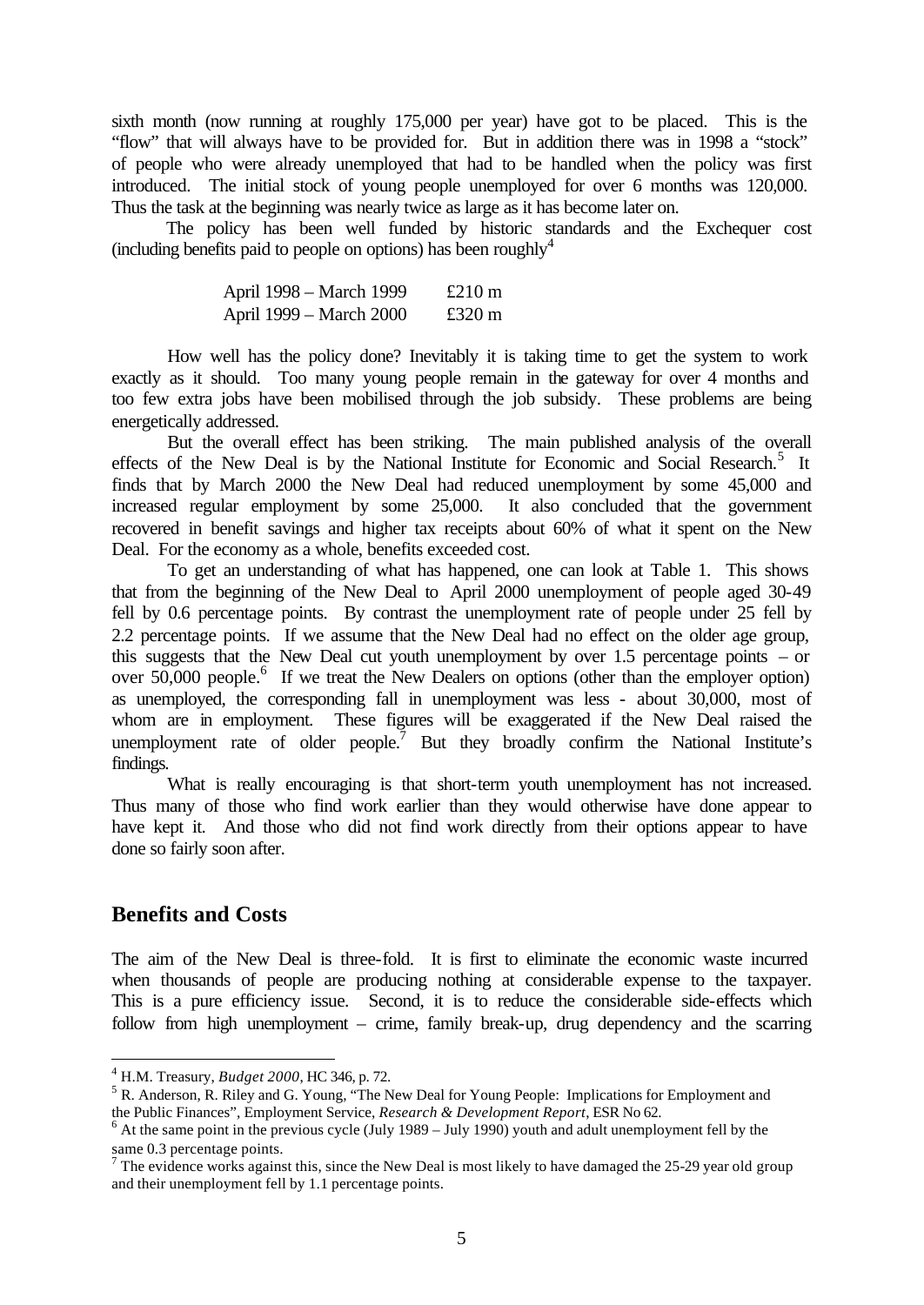effects of unemployment upon people's subsequent productivity and employment. But, third, there is the issue of social justice, when people who have little get a chance, even if it involves some cost to people better off than them.

A full analysis of costs and benefits would involve all three aspects. And, to be adequate, it would await the accumulation of more evidence on the New Deal's effects. But it is interesting to do some back-of-the-envelope calculations to check that the results do indeed justify the substantial public outlay. The calculations are in a Note at the end, and cover only the simple efficiency effects. They strongly confirm how worthwhile the policy is.

#### **New Deals for Other Groups**

There is therefore every reason to press ahead with a New Deal for over 25s that includes the same principles – a gateway for all those who reach a certain length of unemployment, followed by a mandatory period of activity if people have not already found a job. Gordon Brown has announced that such a New Deal will be introduced from April 2001.

But there are other groups too for whom the Welfare-to-Work approach is highly relevant – given the distortionary incentives set up by state subsidisation of inactivity. We have at present some 4 million adults of working age who are economically inactive and living on state benefits. These include about 1 million single parents with children under the age of 16, and 3 million people with long-term health problems. Many in each group would be better off if they were working, and in future any new person claiming these benefits will have to claim at a single "work-focused" service known as the One service, where the possibilities of work will be discussed in a rigorous way. This will include a thorough discussion of the total income that a person could hope to earn in work, and of what childcare if any they could get.

The drive against unemployment and inactivity is central to the drive against child poverty in Britain. In Britain, heads of households are almost as likely to be unemployed as anyone else, and on top of this there are the 1 million single parents who are inactive or working only short hours. Thus altogether one fifth of all Britain's children live in households in which no one is working. It is a major government objective to reduce this.

#### **Conclusions**

Thus the Welfare-to-Work approach has the potential to make our society significantly more efficient and more fair – by mobilising many of those who are currently not working but living on state benefits. It will expand employment and transform the lives of millions, by making them self-sustaining rather than dependent – a hand-up not a hand-out. But it requires extreme sensitivity. The help must be of really high quality and the spirit of the policy must be visibly in the clients' interest. The New Deal has been an extraordinary success from that angle – with very high levels of client satisfaction. It is a good example for other countries to follow. But each future step must be as sensitive as the last.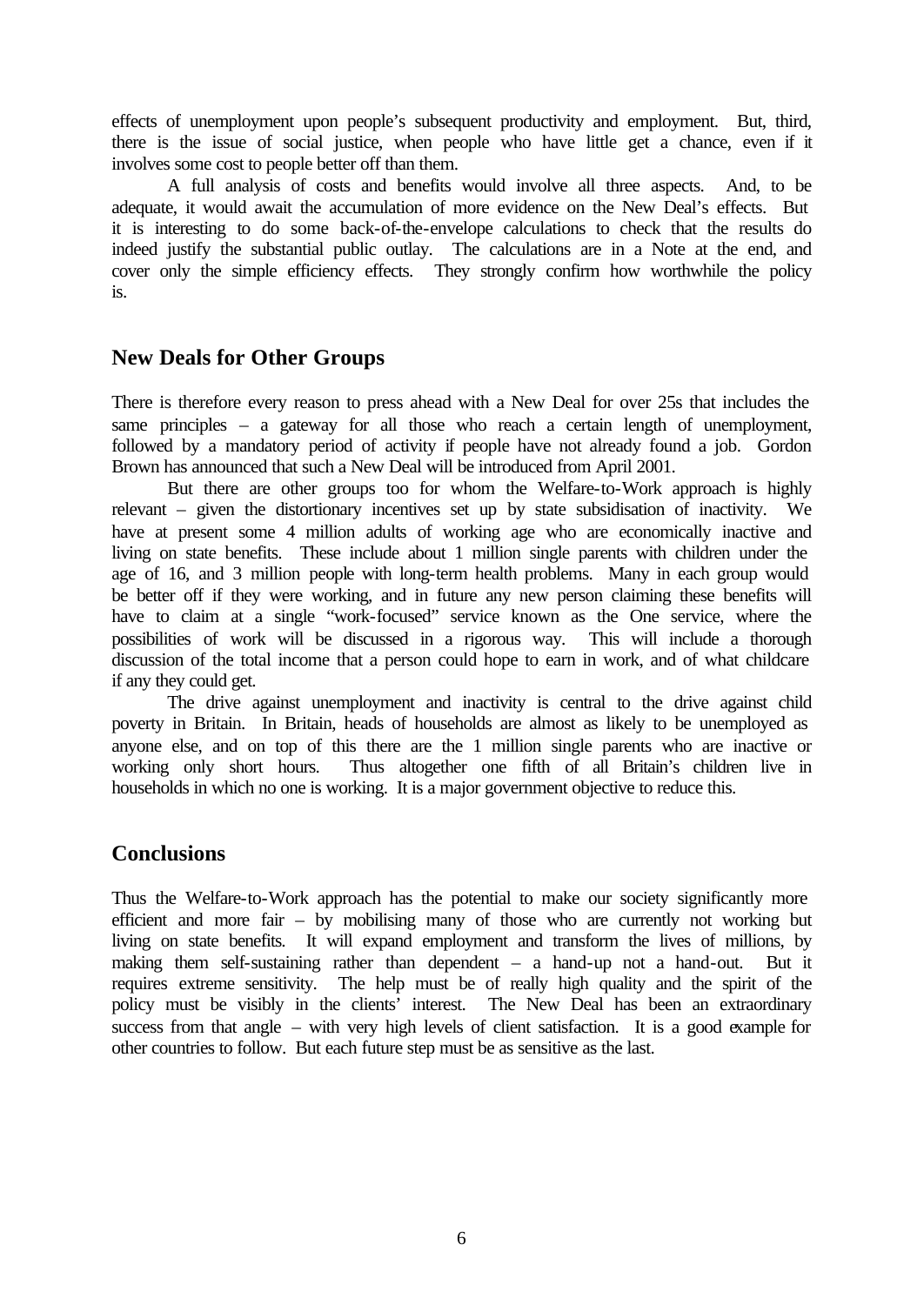#### **NOTE**

#### **Cost-Benefit Analysis of the New Deal**

In this illustrative analysis, we shall assume that the New Deal for Young People has reduced claimant unemployment by 50,000 and increased regular employment by 25,000. This result has been caused by money spent on the flow of unemployed people past the 6-month threshold **plus** money spent on the stock of people already unemployed for over 6 months. However, looking to the future, the stock has now been largely eliminated, so in future money will only have to be spent on the flow. Thus in our forward-looking cost-benefit analysis we can safely assume that the above reduction in unemployment could be sustained by proper help given to the flow.

To compute the associated benefits and costs we can assume that young people in employment produce an amount equal to the corresponding wage (say £8,000 a year). Thus one clear social benefit is the net change in employment (25,000) times £8,000 per year. Other benefits are (a) the gross output of the voluntary and environmental options and (b) the value of training obtained through the full-time education and training option (to which we return shortly). Turning to the real direct social cost, there is no time cost of participants to be included since we have counted as a benefit the **net** change in employment, after allowing for any participation in the New Deal of people who might otherwise be employed ("deadweight"). So the social costs of the New Deal are:

- (i) the inputs into the voluntary and environmental option
- (ii) the inputs into full-time education and training, and
- (iii) the (mainly administrative) costs of the gateway

We shall assume that (i) is offset by the value of the output of these options, and (ii) is offset by the present value of the training received. This leaves as costs in our calculation the social cost of the gateway, plus the excess burden of any Net Exchequer Cost of the New Deal.

The Net Exchequer Cost for an unemployed flow of roughly the present size is as follows:

|                   |                       | £m     |
|-------------------|-----------------------|--------|
| Gross cost        | 175,000 flow p.a. x   | 350    |
|                   | £2,000                |        |
| - Benefit and tax | 50,000 stock x £3,500 | $-175$ |
| saving            |                       |        |
|                   |                       |        |
| Net Exchequer     |                       | 175    |
| Cost              |                       |        |

Reverting to the social cost-benefit calculus, the net efficiency gain is the output gain from jobs **minus** the real cost of the gateway **minus** the excess burden of the Net Exchequer Cost. Taking the excess burden for £1 of tax revenue as £0.3, this gives the net social benefit per year as: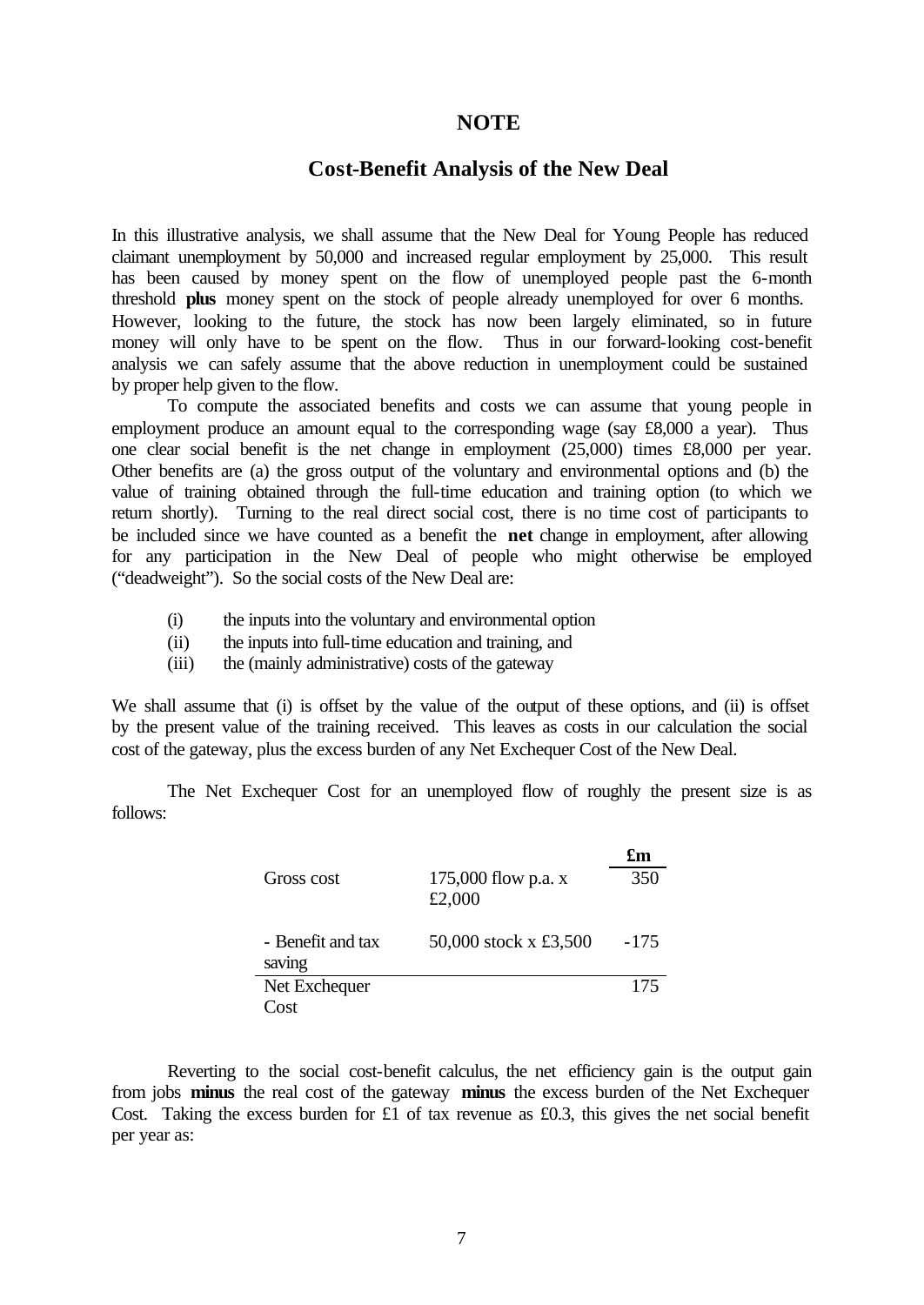|                        |        |                     |              | £m    |
|------------------------|--------|---------------------|--------------|-------|
| Extra output from jobs | 25,000 | stock               | $\mathbf{x}$ | 200   |
|                        | £8,000 |                     |              |       |
| - Cost of gateway      |        | 175,000 flow x £300 |              | $-50$ |
| - 0.3 x Net Exchequer  |        |                     |              | $-50$ |
| Cost                   |        |                     |              |       |
| Net Social Benefit     |        |                     |              |       |

This puts no value on any benefits like reduced crime, teenage pregnancy, and so on, nor on the fact that those who benefit are mainly poor and excluded, while those who pay are mainly better off than them. Needless to say all these calculations are very preliminary, given how new the New Deal is.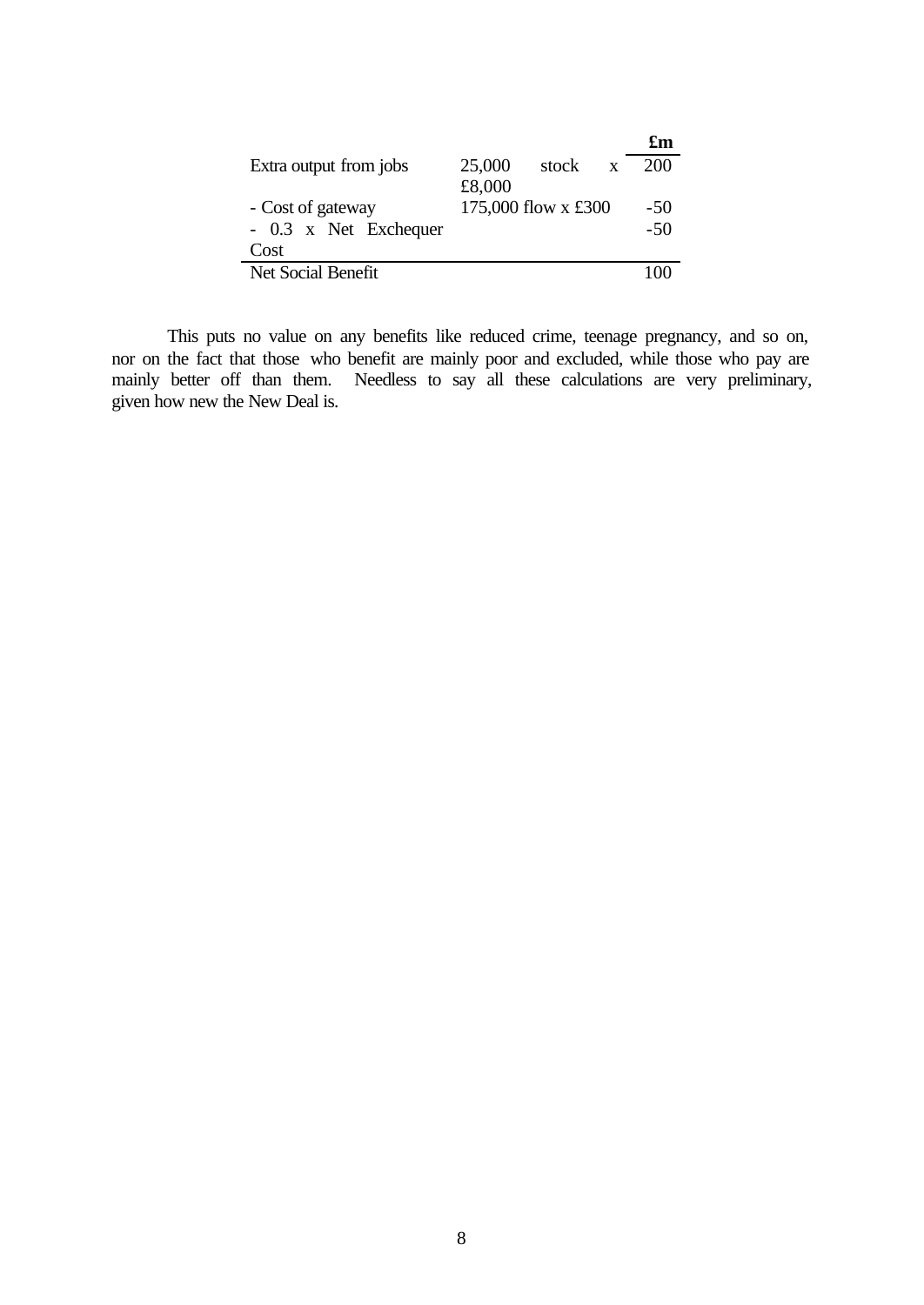| <b>TABLE 1</b>                              |                      |                      |               |  |
|---------------------------------------------|----------------------|----------------------|---------------|--|
| Claimant unemployment rates: by age $(\% )$ |                      |                      |               |  |
|                                             | <b>April</b><br>1998 | <b>April</b><br>2000 | <b>Change</b> |  |
| $40 - 49$                                   | 3.7                  | 3.1                  | $-0.6$        |  |
| $30 - 39$                                   | 4.3                  | 3.6                  | $-0.7$        |  |
| 18-24                                       |                      |                      |               |  |
| Claimants only                              | 9.5                  | 7.3                  | $-2.2$        |  |
| Under 6 months                              | 6.2                  | 5.8                  | $-0.4$        |  |
| Over 6 months                               | 3.3                  | 1.5                  | $-1.8$        |  |
| Claimants plus people on non-work options   | 9.5                  | 8.1                  | $-1.4$        |  |
| Under 6 months                              | 6.2                  | 5.8                  | $-0.4$        |  |
| Over 6 months                               | 3.3                  | 2.3                  | $-1.0$        |  |

9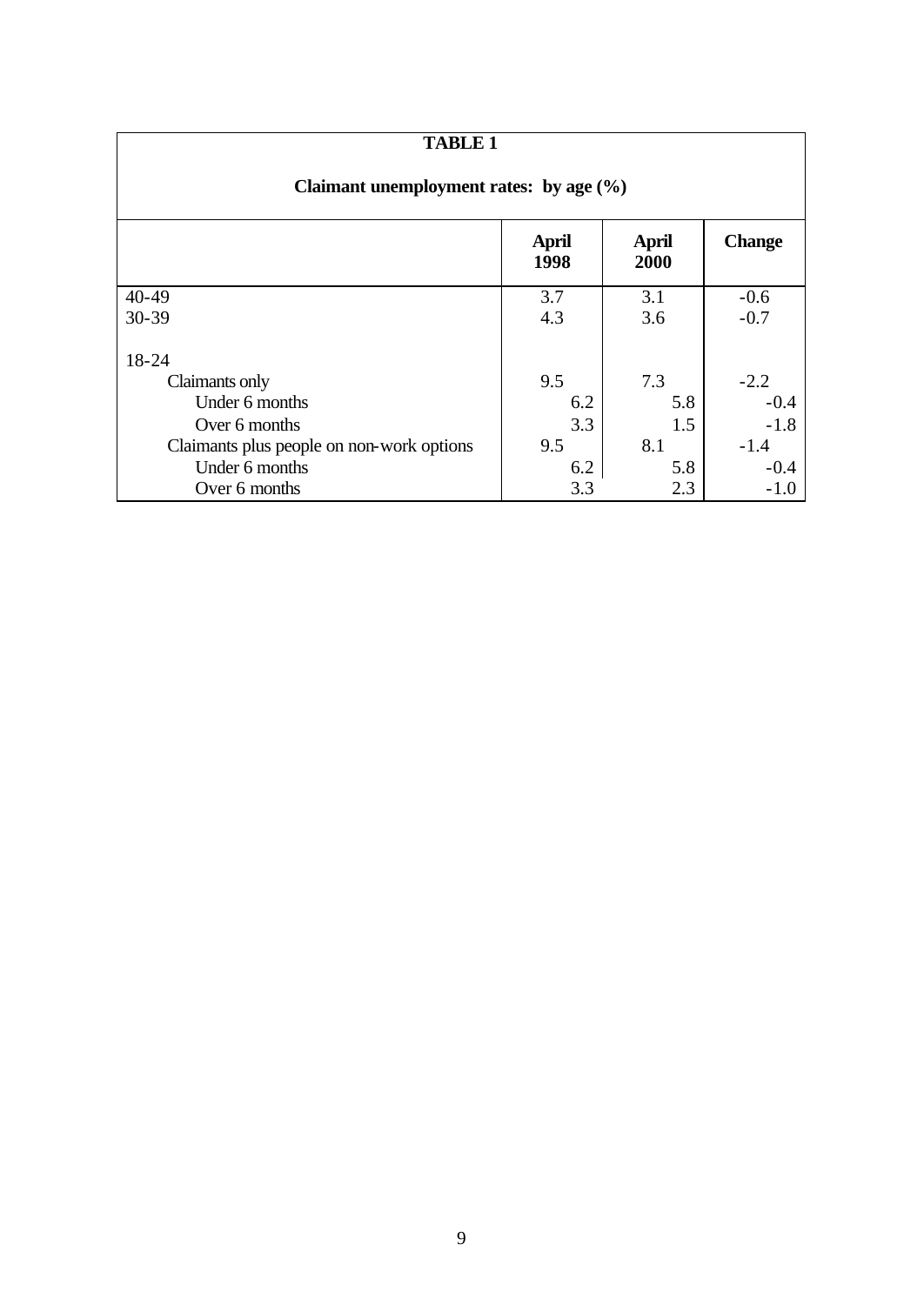**Figure 1 Long-term unemployment and the duration of benefits<sup>8</sup>**



**% of unemployed people out of work for over 12 months**

 8 Benefit duration from Nickell and Layard (*op.cit*) relates to 1992. LTU data relate to 1989-98 and are based on tables at the end of OECD, *Employment Trends.*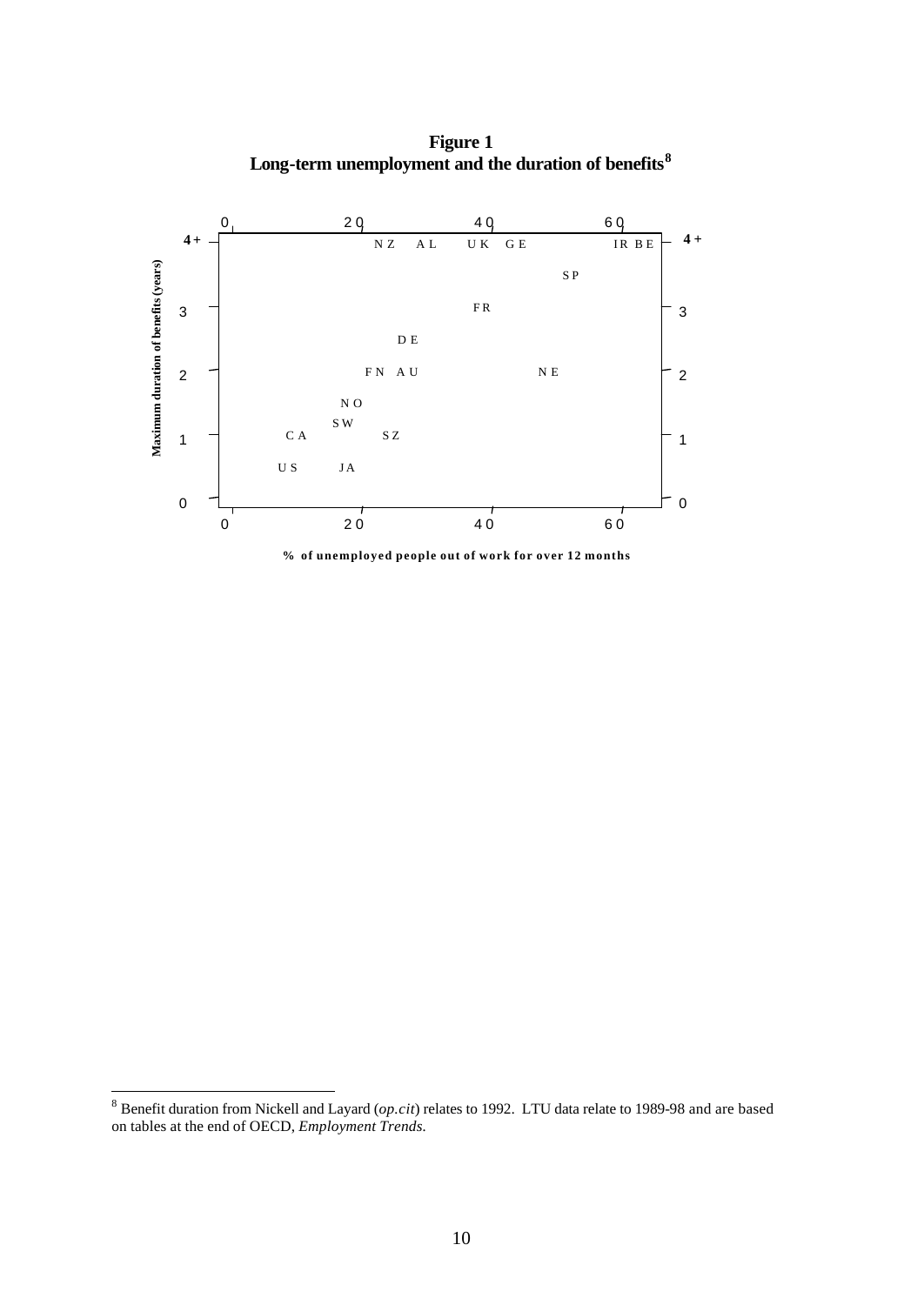





**Source: OECD.**